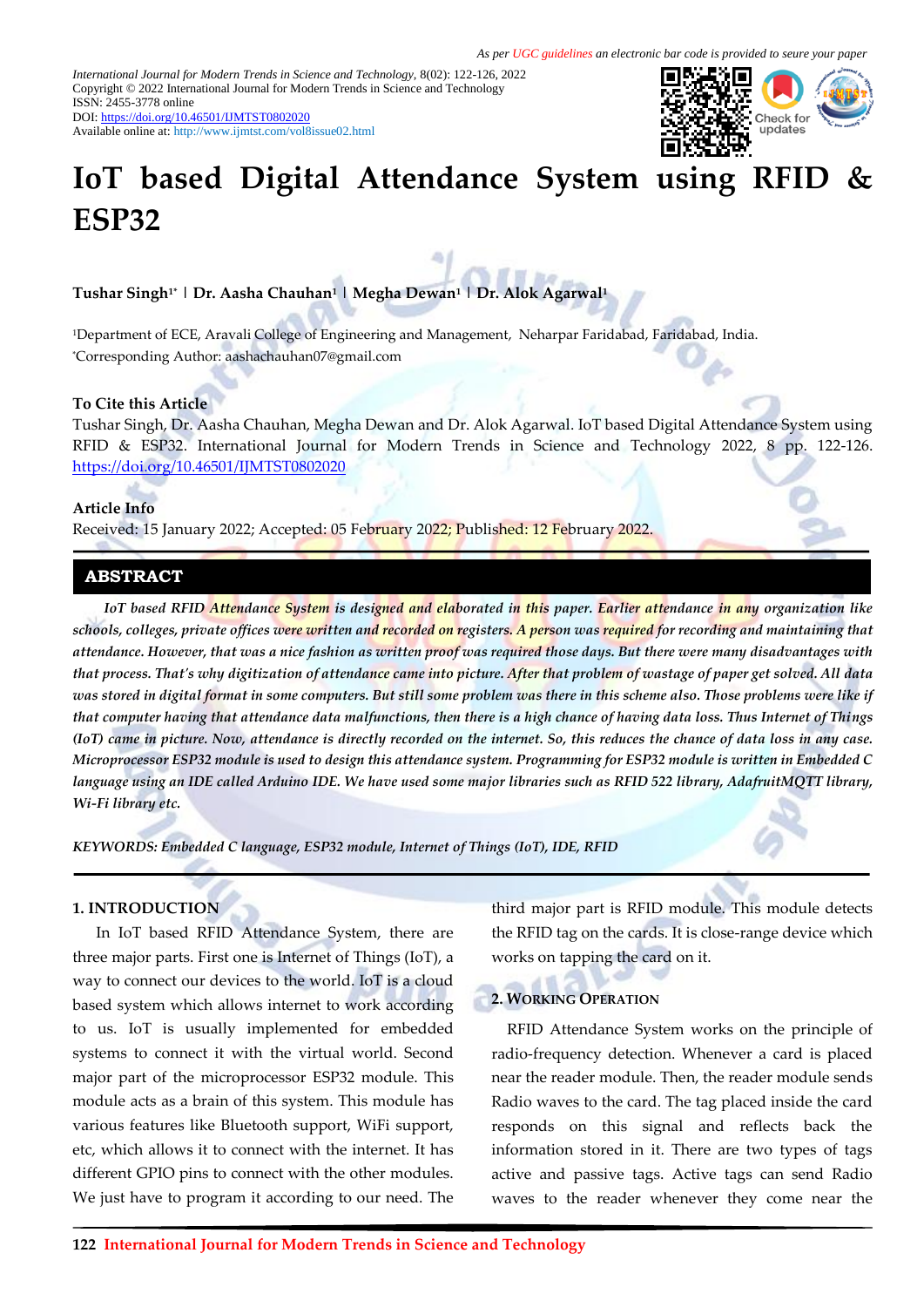reader. They have their own power source embedded with it to generate Radio waves. Whereas passive tags don't have any power source to generate Radio waves. They respond only when the reader sends Radio waves to them, i.e., they reflect back the Radio waves came from the reader with information stored in them. Generally, for small purposes, passive tags are more popular. After reading the information from the tag, the RFID reader sends that information to ESP32 module. Then, ESP32 module changes that information in the readable format and does different comparisons on it to identify the owner of the card. After this process, ESP32 module sends that user's roll number to a specific website via internet. For this purpose, we chose a protocol called MQTT (MQ Telemetry Transport). This website is where we store the attendance records. This whole process takes few microseconds to be done. But we add some time delay of 1 or 2 seconds to avoid data clash.



Figure 1: IoT based RFID Attendance System Circuit

# **3. MONITORING SYSTEM**

In this system, the RFID tags enable the school/college management people to supervise the student movement in and out of the campus. When RFID tags pass through the RFID reader in read range zone, then system will record the data from the RFID tags to the database systems. Laziness on the part of students, nonchalance to school work, extra social activities that have no importance in aiding the objectives of the institution and a lot more, may prevent students from attending lectures. Sequel to these, lecturers and administrators in most developing countries have had to come up with ways to ensure a healthy participation from students, and make sure that the student lecturer interactive relationship is kept intact.



Figure 2: Website for IoT based RFID Attendance System



**System using ESP32** 

# **4. ATTENDANCE MONITORING SYSTEM**

The process of attendance is done by using RFID technology as shown in Figure 4. In this system each student has an RFID Tag to do presence, student put RFID Tag near RFID Reader, then ID result from RFID reader will be sent to microcontroller and compare it with the student data stored in memory, memory serves to store the data of the student's name of the course, if the data ID is a lecture participant then the student's name will be displayed on the LCD Display as well if the student data is not listed it will be informed through LCD Display that the student unregistered, using Wi-Fi module microcontroller can send student attendance data to cloud database by using internet network, data already accommodated in cloud database can be seen in real time by teacher, student and even parent, so that student presences can be monitored from anywhere in real time using Internet of Things (IoT).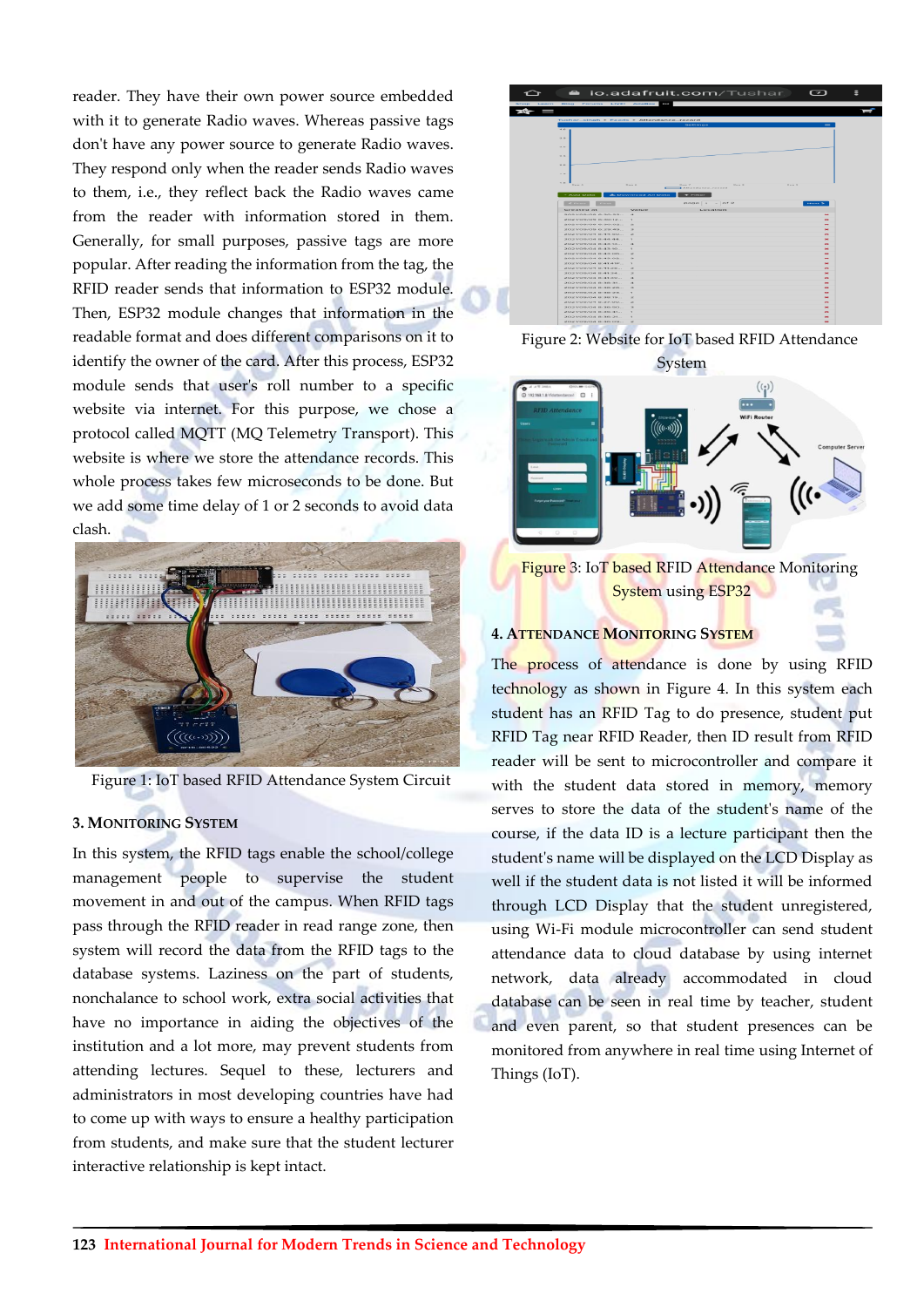

Figure 4: Block diagram of Attendance Monitoring System

# **5. FLOW CHART OF RFID SYSTEM**

To display the results of presence data the user must login first, the login process determines the view that can be seen later, the user is divided into two kinds of login as a teacher or administration, and login as a student or parent which is the output display for teachers and administration, where in this view attendance data from students are grouped by subject and class, while in Figure 5 is the output display for students and parents, it only displays data from students who login only, the name of the students displayed depending on the user's students and parents, so that each student and parents can only see their own presence data only.

In RFID systems, an item is tagged with a tiny silicon chip plus an antenna collectively called a tag. The tag can be mobile or stationary and be scanned by stationary or mobile readers respectively, using radio waves. In each scanning case, a reader must scan the tag for the data it contains and then send that information to a database, which interprets the data stored on the tag.



### **6. ESP32 PROGRAMMING**

Programming for ESP32 module is written in Embedded C language using an IDE called Arduino IDE. Generally, this IDE provides various libraries to work with different modules like RFID module, etc. In this program, we have used some major libraries such as RFID522 library, Adafruit MQTT library, Wi-Fi library.

# 7. CODING

#include <MFRC522.h> #include <SPLh> #include <WiFi.h> #include "Adafruit MQTT.h" #include "Adafruit MQTT Client.h" \*\*\*\*\*\*\*\*\*\*\*\*\*\*\*\*\*\*\*\*\*\*\*\*\* WiFi **Access** Point \*\*\*\*\*\*\*\*\*\*\*\*\*\*\*\*\*\*\*\*\*\*\*\*\*\*\*\*\*\*\*\*\*\* #define WLAN SSID "Redmi Note 9 Pro Max' #define WLAN PASS "nahi malum" \*\*\*\*\*\*\*\*\*\*\*\*\*\*\*\*\*\*\*\*\*\*\*\*\* Setup Adafruit.io \*\*\*\*\*<del>\*\*\*\*\*\*\*\*\*\*\*\*\*\*\*\*\*\*\*\*\*\*\*\*\*</del>\*\*\* #define AIO SERVER "io.adafruit.com' // Using port 8883 for MQTT #define AIO SERVERPORT 1883 // Adafruit IO Account Configuration // (to obtain these values, visit https://io.adafruit.com and click on Active Key) #define AIO USERNAME "Tushar singh" #define **AIO KEY** "aio WVih76blhDmsaqoBPqFOJ2iExHWU" /\*\*\*\*\*\*\*\*\*\*\* Global State (you don't need to change this!) \*\*\*\*\*\*\*\*\*\*\*\*\*\*\*\*\*\*\*/ // WiFiFlientSecure for SSL/TLS support WiFiClient client; // Setup the MQTT client class by passing in the WiFi client and MQTT server and login details. Adafruit\_MQTT\_Clientmqtt(&client, AIO SERVER, AIO SERVERPORT, AIO USERNAME, AIO KEY); //Creating an RFID object to communicate with module #define SDA\_PIN 21 #define RST PIN 4 MFRC522 rfid(SDA\_PIN, RST\_PIN); MFRC522::MIFARE Key key; String tag; intval;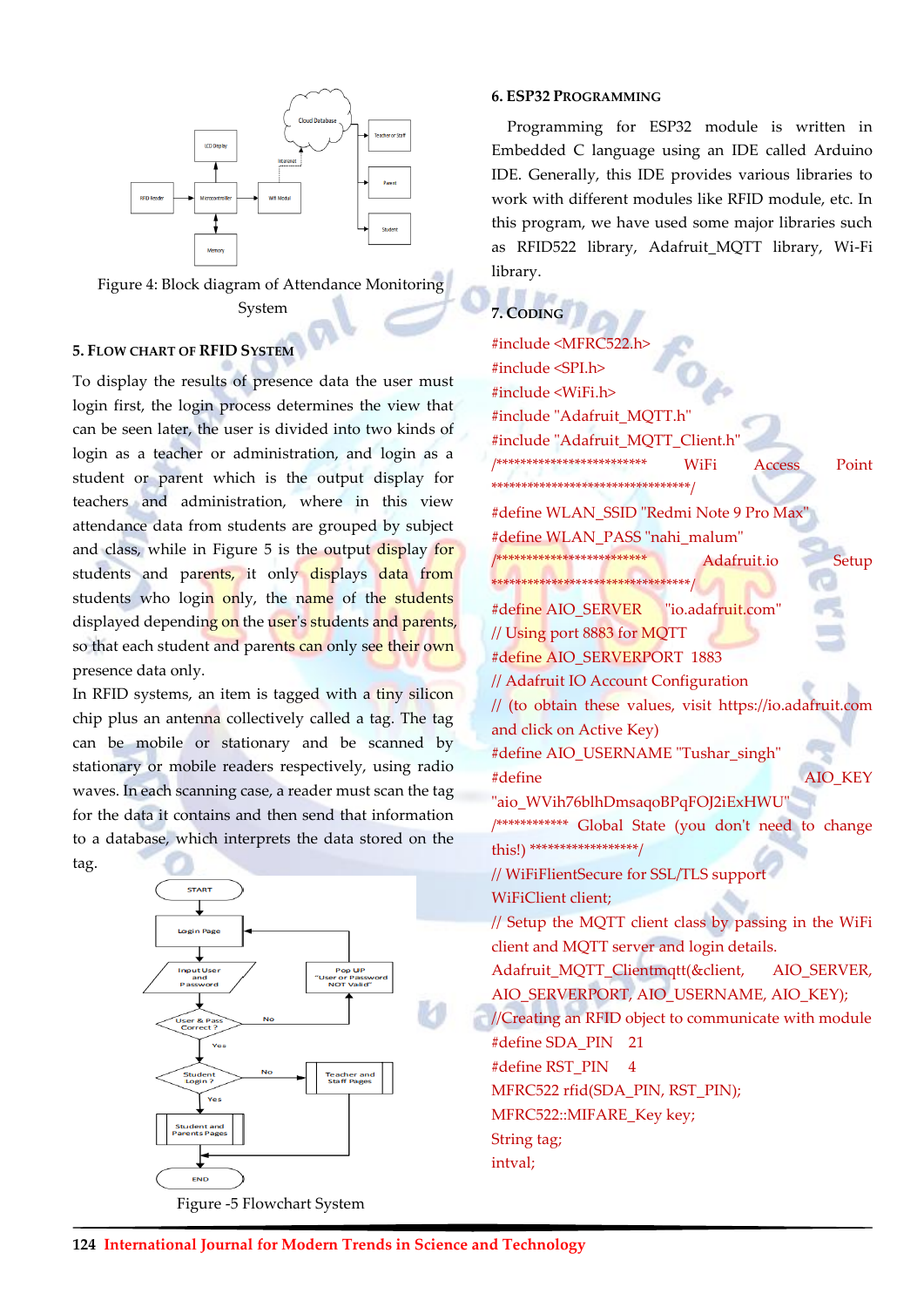#### /\*\*\*\*\*\*\*\*\*\*\*\*\*\*\*\*\*\*\*\*\*\*\*\*\*\*\*\*\*\*\*

Feeds

// Setup a feed called 'att' for publishing. // Notice MQTT paths for AIO follow the form: <username>/feeds/<feedname> Adafruit MOTT Publishatt Adafruit\_MQTT\_Publish(&mqtt, AIO USERNAME "/feeds/Attendance record"); /\*\*\*\*\*\*\*\*\*\*\*\*\*\*\*\*\*\*\*\*\*\*\*\*\*\*\* Sketch Code void setup() { Serial.begin(115200); delay(1000); WiFi.disconnect();  $delay(500);$ 

// Connect to WiFi access point. Serial.println(); Serial.println(); Serial.print("Connecting to"); Serial.println(WLAN\_SSID); WiFi.begin(WLAN SSID, WLAN PASS); while (WiFi.status() != WL CONNECTED) {  $delay(500);$ Serial.print(".");  $\mathbf{1}$ 

Serial.println(); Serial.println("WiFi connected"); Serial.println("IP address: Serial.println(WiFi.localIP());  $SPI.begin$ ;  $rfid.PCD_Init();$ 

```
\mathcal{F}void loop()
```
// Ensure the connection to the MQTT server is alive (this will make the first // connection and automatically reconnect when disconnected). See the MQTT connect // function definition further below. MQTT\_connect(); **рин** if (!rfid.PICC\_IsNewCardPresent()) { return:  $\mathcal{F}$ if (!rfid.PICC\_ReadCardSerial()) { refurn: Serial.print("Card UID: "); for (byte  $i = 0$ ; i i fid.uid.size;  $i++)$  {  $tag. concat(String(rfid.uid.uidByte[i] < 0x10 ? "0" : ""));$ 

tag.concat(String(rfid.uid.uidByte[i], HEX)); tag.toUpperCase(); Serial.println(tag); if (tag ==  $"$  59 AA 66 E5") { Serial.println("Tushar");  $val = 1$ :  $\mathcal{E}$ else { if (tag ==  $" 27 39 2C A1"$ ) { Serial.println("Nikita");  $val = 2$ ;  $\mathcal{O}_{\hat{C}}$  $\}$ else { if (tag ==  $" 2703 31 A1"$ ) { Serial.println("Anamika");  $val = 3;$ <sup>1</sup>  $else$ if (tag ==  $" B7 C6 F7 67"$ ) { Serial.println("Sandeep");  $val = 4;$  $\{\}$  $tag = "$ delay(1000); rfid.PICC\_HaltA(); rfid.PCD StopCrypto1(); // Now we can publish stuff! Serial.print(F("\nSendingval")); Serial.print(val); if  $(!$  att.publish $(val))$  { Serial.println(F("Failed"));  $\}$  else { Serial.println(F("OK!")); // wait a couple seconds to avoid rate limit // delay(1000); // Function to connect and reconnect as necessary to the **MOTT** server. // Should be called in the loop function and it will take care if connecting.

voidMQTT\_connect() {

int8 t ret;

// Stop if already connected.

if  $(mqtt.comnected))$  {

return;